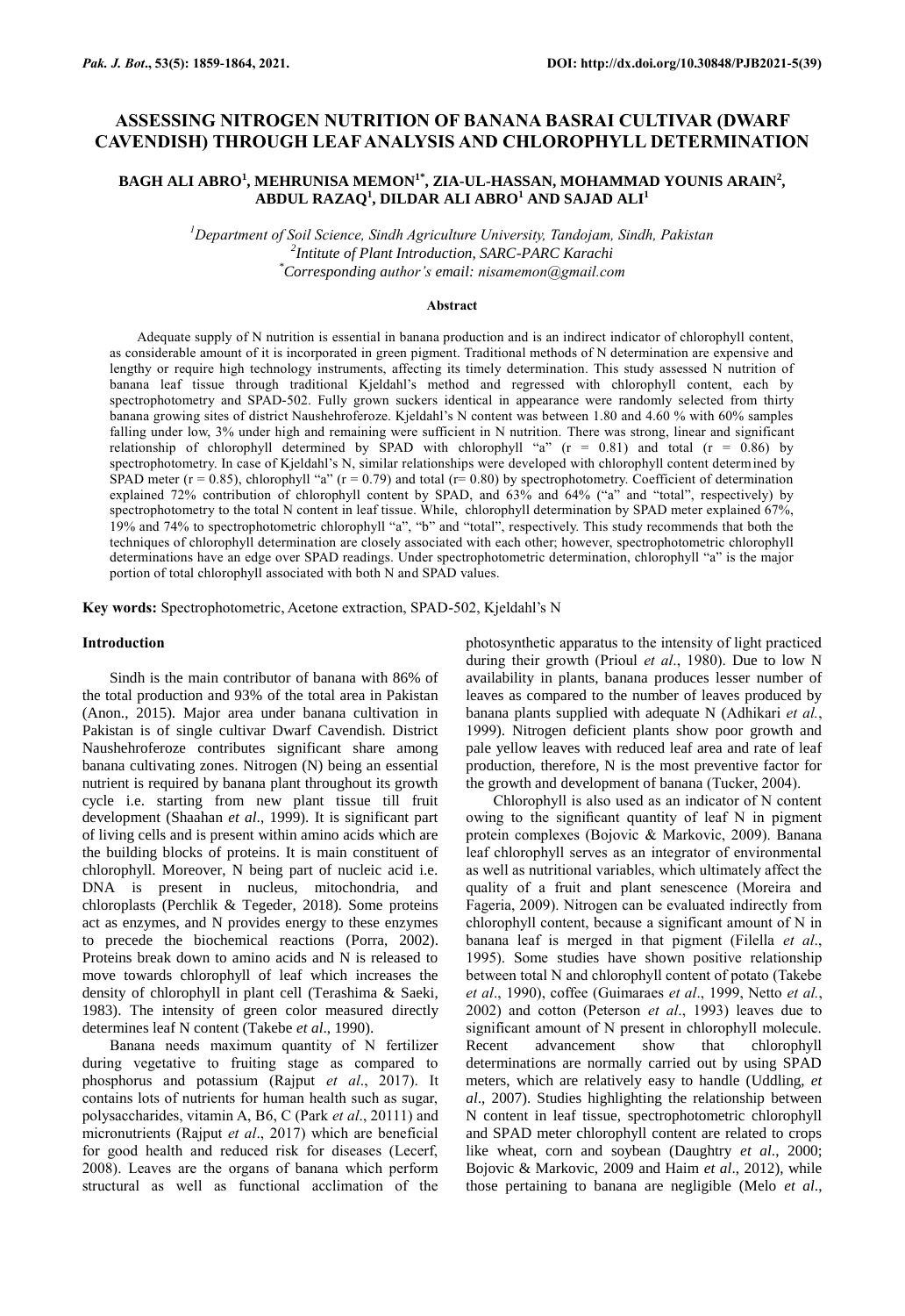1914) and yet for the local variety of banana do not exist. The study by Melo *et al*., (2014) compared banana leaf tissue N with spectrophotometric chlorophyll only, while, SPAD meters are more commonly used for chlorophyll determinations due to their convenience and therefore, it is necessary to include chlorophyll assessment by both methods for local banana variety of Pakistan. The main objectives of this study were to evaluate the chlorophyll content of banana leaf tissue by SPAD-502 and spectrophotometry (acetone extraction) and develop relationship of each over traditional method of Kjeldahl's N determination and come up with the increase in N content associated with chlorophyll by each method.

# **Materials and Methods**

**Banana leaf sampling:** Fully grown suckers identical in appearance were randomly selected from thirty banana growing sites of district Naushehroferoze. Leaf index tissue sampling was carried out in the month of July, 2016. One leaf (third leaf from top) was used to take SPAD readings from the center of leaf and either side of the mid rib. This followed the removal of 10 cm wide strip using stainless steel scissor from the center of leaf, perpendicular to the leaf length, including the SPAD meter reading spot. The leaves were placed in zip-lock plastic bags and kept in covered ice box during transportation to the laboratory. For chlorophyll determination by spectrophotometry, required portion of fresh leaf was preserved in acetone and placed in freezer (above  $0^{\circ}$ C) (Arnon, 1949). The remaining leaf samples were air-dried in shade at room temperature, followed by oven-drying at  $68^{\circ}$ C, ground to fine powder using stainless steel grinding machine and used for N determination.

**Analytical methods:** The dried samples were ground and N was determined by Kjeldahl's method (Bremner and Malvany, 1982). Samples were acid digested, followed by distillation using NaOH and toshiro indicator and finally the contents were titrated. The amount of HCl utilized was back calculated to determine the N% in leaf tissue.

For chlorophyll determination, SPAD meter (SPAD-502 plus, Konica Minolta Optics-2012) was calibrated without introducing leaf sample in the sample slot and pressing the measuring head with the fingers. The measuring head was closed (by pressing) until a beep sound heard and the screen displayed a message "calibration process completed". For leaf sample reading, the leaf sample was introduced into receptor window in such a way that it covered the window completely and the measuring head was closed using finger and kept on pressing the measuring head, till the beep sound and the measured values appeared on the display screen. Several readings were noted for each sample and mean values were recorded for each leaf sample by pressing the average button.

Spectrophotometric chlorophyll was carried out by extraction method as detailed by Arnon (1949). For this determination, the acetone dipped sample was taken out and cut into thin pieces using small stainless steel scissor. One gram sample along with 10 ml of 80% acetone was placed in pestle mortar and ground. The suspension was transferred into 25 ml graduated centrifuge tubes and the volume of the tube was raised to 20 ml by adding 80% acetone. The tubes were centrifuged for 10 minutes at 7000 rpm. Clear extract was run on spectrophotometer at two wavelengths i.e. 645 and 663 nm. The chlorophyll a, b and total was calculated by using relevant Arnon equations as presented here and converted to mg  $g^{-1}$ [extraction volume/(sample weight x1000)].

Chlorophyll a  $(mg L^{-1}) = 12.7 (A 663) - 2.69 (A 645)$ Chlorophyll b (mg L<sup>-1</sup>) = 22.9 (A 645) – 4.68 (A 663) Chlorophyll total (mg  $L^{-1}$ ) = (Chlorophyll a + Chlorophyll b)

### **Results and Discussion**

The Kjeldahl's N, chlorophyll by SPAD-502 and spectrophotometric chlorophyll ("a", "b" and total) in the form of range, mean, standard deviation, mode and coefficient of variability are presented in Table 1. Leaf tissue content of individual banana sites is presented in Figure 1. The relationship of Kjeldahl's N with chlorophyll by SPAD-502 and spectrophotometric chlorophyll ("a", "b" and total) is presented in Figure 2. While, relationship of SPAD-502 chlorophyll content with spectrophotometric chlorophyll ("a", "b" and total) in banana leaf tissue is presented in Figure 3.

**Kjeldahl's leaf tissue N:** The N content of banana leaf tissue was between 1.80% and 4.60%, with a mean value of 3.26% (Table 1). The coefficient of variability indicated 22.2% variation among thirty banana growing sites. The most frequently occurring Kjeldahl's N content among different sites of district Naushehroferoze was 3.18%. According to Jones *et al*., (1991), for N content to be sufficient, a  $3<sup>rd</sup>$  leaf of 6-9 month banana plantation should have N content between 3.5-4.5%. Therefore, the standard critical value of N is actually 4.5%. Similarly, the values between 2.5-3.49% are low in N content. Therefore, any values <3.49% would be considered as low. (Fig. 1) illustrated that out of 30 banana sites, 11(37%) sites were falling under the sufficient range of 3.5-4.5%. Nonetheless, 6(20%) out of 11 (37%) sites were closer to the lower limit of 3.49% and those below 4% N were also at risk. This shows only 5 sites, rather 6(20%) being sufficient in N, as one value was slightly (i.e. 4.6%) above the sufficient range (4.5%). The N contents in leaf tissue (1.74-4.32% and 2.62-4.09%) of same banana cultivar as reported by Memon *et al*., (2010) and Rajput (2017) were similar to those obtained in this study. Literature related to N content of banana leaf tissue is scarce and depends on the leaf position, age and variety of banana plant (Rashid, 1996) in addition to fertilizer application and other management practices. The results of leaf tissue analysis from various studies can only be compared when similar sampling techniques have been used. In contrast, the N levels reported for Poovan banana cultivar were 3.24% at vegetative, 2.53% at flowering and 2.68% after the harvest (Selvamani *et al*., 2009).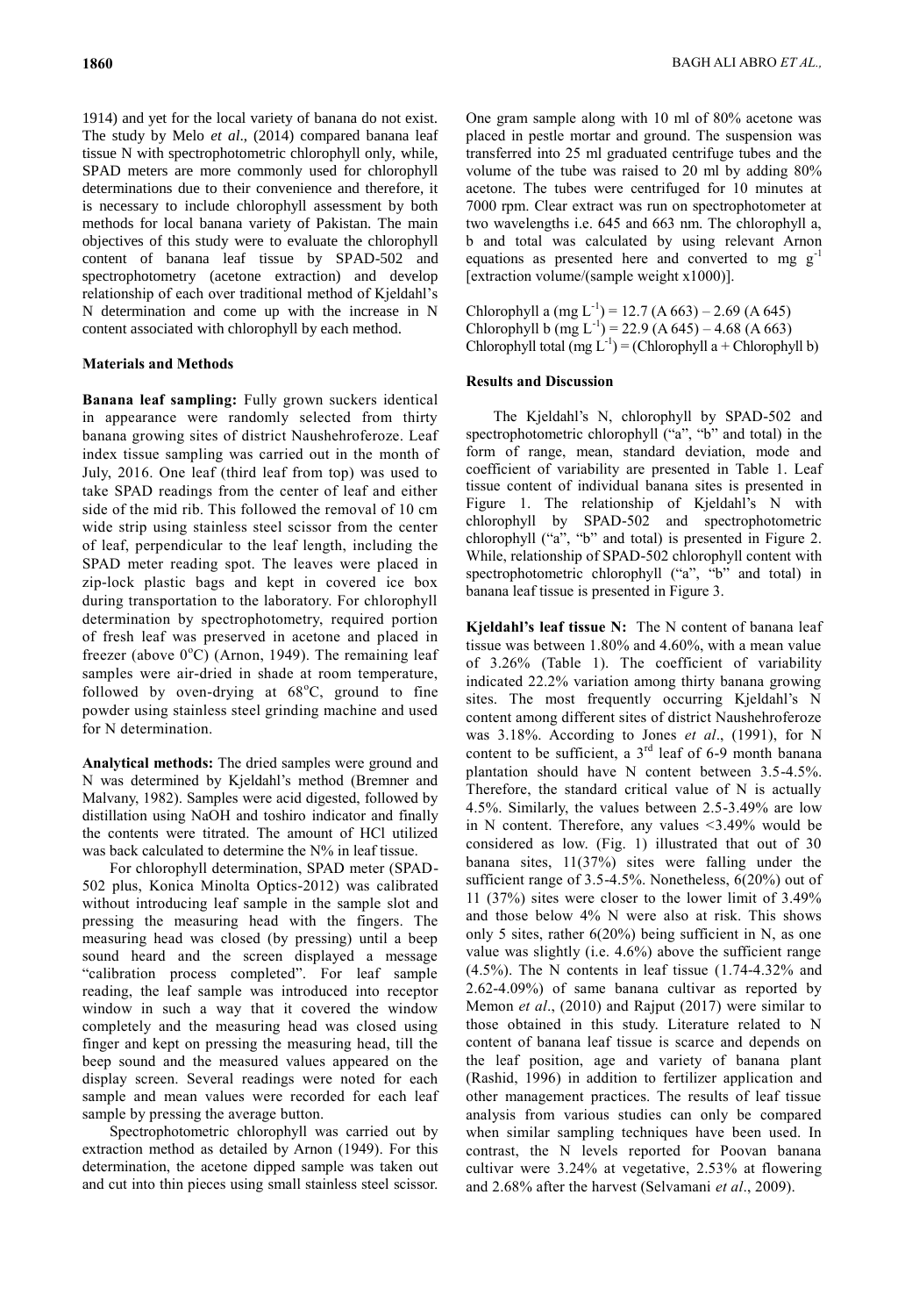

Fig. 1. Kjeldahl's N content in 6-9 month old banana leaf tissue with sufficiency range.

**Table 1. Kjeldahl's N, SPAD-502 and spectrophotometric chlorophyll in in 6-9 month old banana leaf tissue.**

| <b>Parameters</b>                                | Range         | Mean $\pm$ standard<br>deviation | Mode  | <b>Coefficient of</b><br>variability $(\% )$ |
|--------------------------------------------------|---------------|----------------------------------|-------|----------------------------------------------|
| Kjeldahl's N $(\% )$                             | 1.80-4.60     | $3.26 \pm 0.72$                  | 3.18  | 22.20                                        |
| SPAD-502-Chlorophyll                             | 33.30-58.00   | $43.24 \pm 7.14$                 | 56.00 | 16.50                                        |
| Spectrophotometric Chlorophyll "a" $(mg g^{-1})$ | $0.72 - 0.90$ | $0.81 \pm 0.0496$                |       | 6.09                                         |
| Chlorophyll "b" $(mg g^{-1})$                    | $0.18 - 0.32$ | $0.24 \pm 0.0366$                |       | 15.26                                        |
| Total chlorophyll (mg $g^{-1}$ )                 | $0.90 - 1.22$ | $1.05 \pm 0.0718$                |       | 6.81                                         |



Fig. 2. Relationship of Kjeldahl's N with chlorophyll by portable SPAD-502 (a) and spectrophotometric chlorophyll "a" (b), "b" (c) and total (d) in 6-9 month old banana leaf tissue.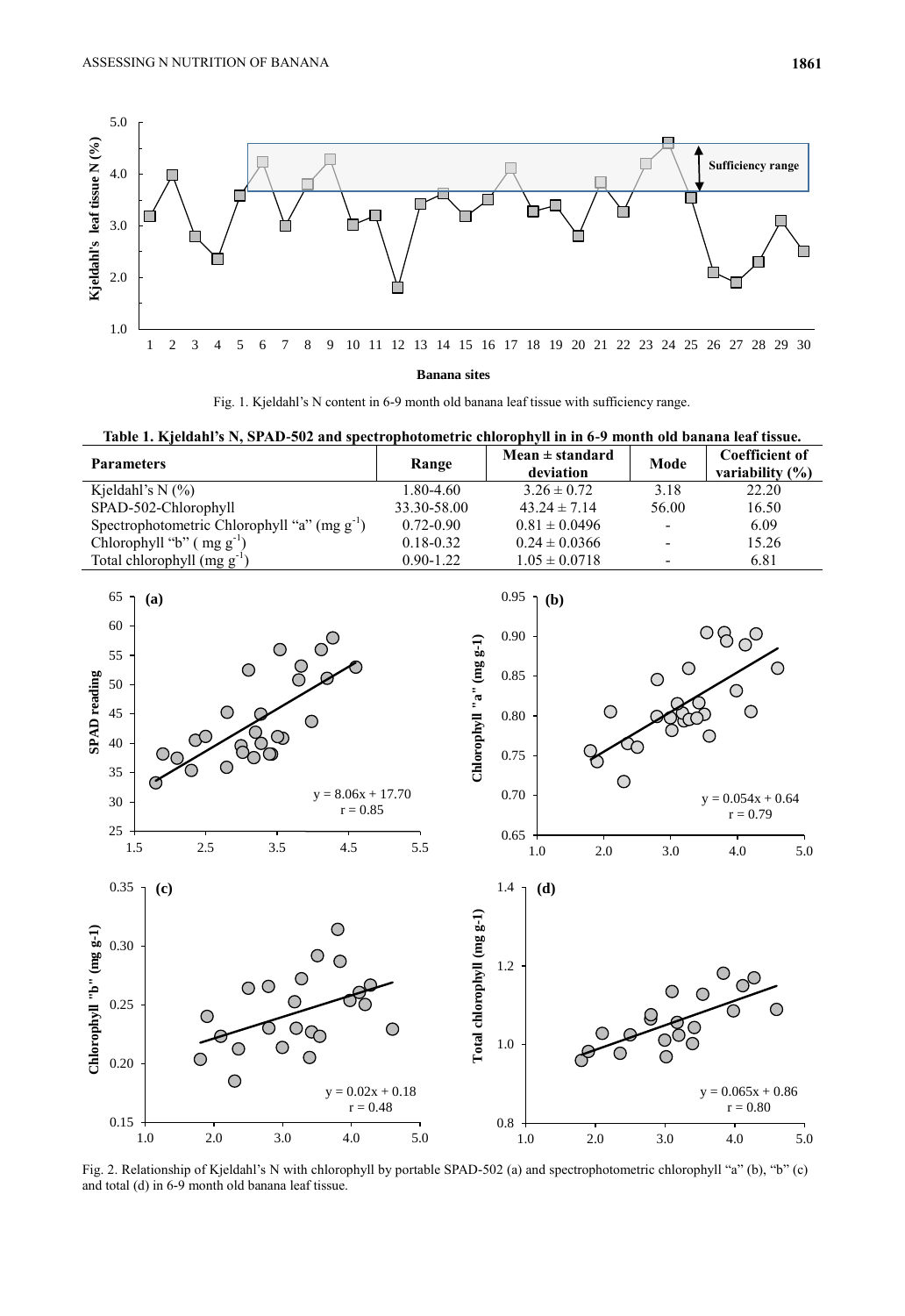

Fig. 3. Relationship of SPAD-502 chlorophyll content with spectrophotometric chlorophyll "a" (a), "b" (b) and total (c) in 6-9 month old banana leaf tissue.

**SPAD-502 chlorophyll:** The chlorophyll contents recorded with SPAD meter on the spot were 33.3-58.0 with a mean value of 43.24 (Table 1). There is different portable chlorophyll meters available in market. Being a quick test method, it is widely used for fruit and other crops (Schaper *et al*., 1991 and Ghasemi *et al*., 2011), however, only few studies report chlorophyll content of banana by this method. In this context, Hooks *et al*.,

(2009) using SPAD-502 (Minolta Corporation, Ramsey, NJ) reported chlorophyll readings of around 35-37.5 for Williams banana. Arantes *et al*., (2016) using Clorofilog CFL-1030 chlorophyll meter (Falker) reported mean values of 50.63-55.9 from banana leaf tissue of different cultivars  $(3<sup>rd</sup>$  leaf from apex). While the values by SPAD-501 were between 16.5 and 37.0 (Schaper *et al*., 1991). The variability in chlorophyll contents by these meters may be due to type of tree, position of leaf, under shade or exposed to sun, etc. (Bjorkman, 1981 and Schaper, 1991).

**Spectrophotometric chlorophyll:** This technique of chlorophyll determination has benefit over portable chlorophyll technique as it determines chlorophyll "a" and "b" separately instead of total. The chloroplast contain certain pigments (i.e. chlorophyll), categorized as "a" and "b" (or even c, d and e), and the former is the main pigment in plant cells having tendency to capture sunlight, and therefore, release electrons and regain them from various other sources (Ritchie, 2006). Chlorophyll "a" differs in both light intensity and spectral quality of light (Atwell *et al*., 1999). Banana possessing self-shading of leaves, a proportion of chlorophyll "b" is also important in capturing the energy from other wavelengths and its transfer to the specific molecule of chlorophyll "a" (Melo *et al*., 2014). Our results (Table 1) are in confirmation with above statements, where chlorophyll "a" was major part  $(0.72{\text -}0.90 \text{ mg g}^{-1})$  of total chlorophyll  $(0.90-1.22 \text{ mg g}^{-1})$ , over chlorophyll "b"  $(0.18-0.32 \text{ mg g}^{-1})$ <sup>1</sup>). Chlorophyll "a" has been the major constituent  $(0.6 -$ 2.3 mg  $g^{-1}$ ) in strawberry leaf tissue (Wood *et al.*, 1993), and even other fruit crops. While, the total content ranged from 0.9 and 3.0 mg  $g^{-1}$ . The red maple leaves were found to have total chlorophyll content of 4.07 and 5.38 mg  $g^{-1}$ (Sibley *et al.*, 1996). Yet, there are disagreements among researchers regarding the role of chlorophyll "b" in the photosynthetic process (Bidwell, 1979).

**Regression analysis:** Kjeldahl's N content was regressed against chlorophyll content (SPAD-502 and spectrophotometric) to find out the nature of relationship between these parameters. Linear, positive and significant relationships were obtained for SPAD  $(r = 0.85)$  and spectrophotometric chlorophyll "a"  $(r = 0.79)$  and total  $(r = 0.79)$  $= 0.80$ ) with Kjeldahl's N content in leaf tissue (Fig. 2). Similar type of relationships were observed for spectrophotometric chlorophyll "a"  $(r = 0.81)$  and total  $(r = 0.81)$ "  $= 0.86$ ) when regressed with SPAD chlorophyll (Fig. 3). Considering chlorophyll "b" by spectrophotometry, it had relatively poor relationship with Kjeldahl's N ( $r = 0.48$ ) and SPAD chlorophyll  $(r = 0.43)$ . Similar relationships among chlorophyll by various portable meters and spectrophotometry have been reported in leaf tissue samples of various fruits with coefficient of correlation of 0.91 in mango, 0.95 in cashew, 0.96 in custard apple (Schaper *et al.*, *1*991), 0.91 in Asian pear (Ghasemi *et al.*, 2011) and 0.85 in muskmelon (Azia *et al*., 2014). In case of red maple, the relationship ( $r = 0.45$ ) between portable and spectrophotometric chlorophyll was poor (Sibley *et al*., 1996). Linear, positive and strong relationships between portable chlorophyll and N content in leaf tissue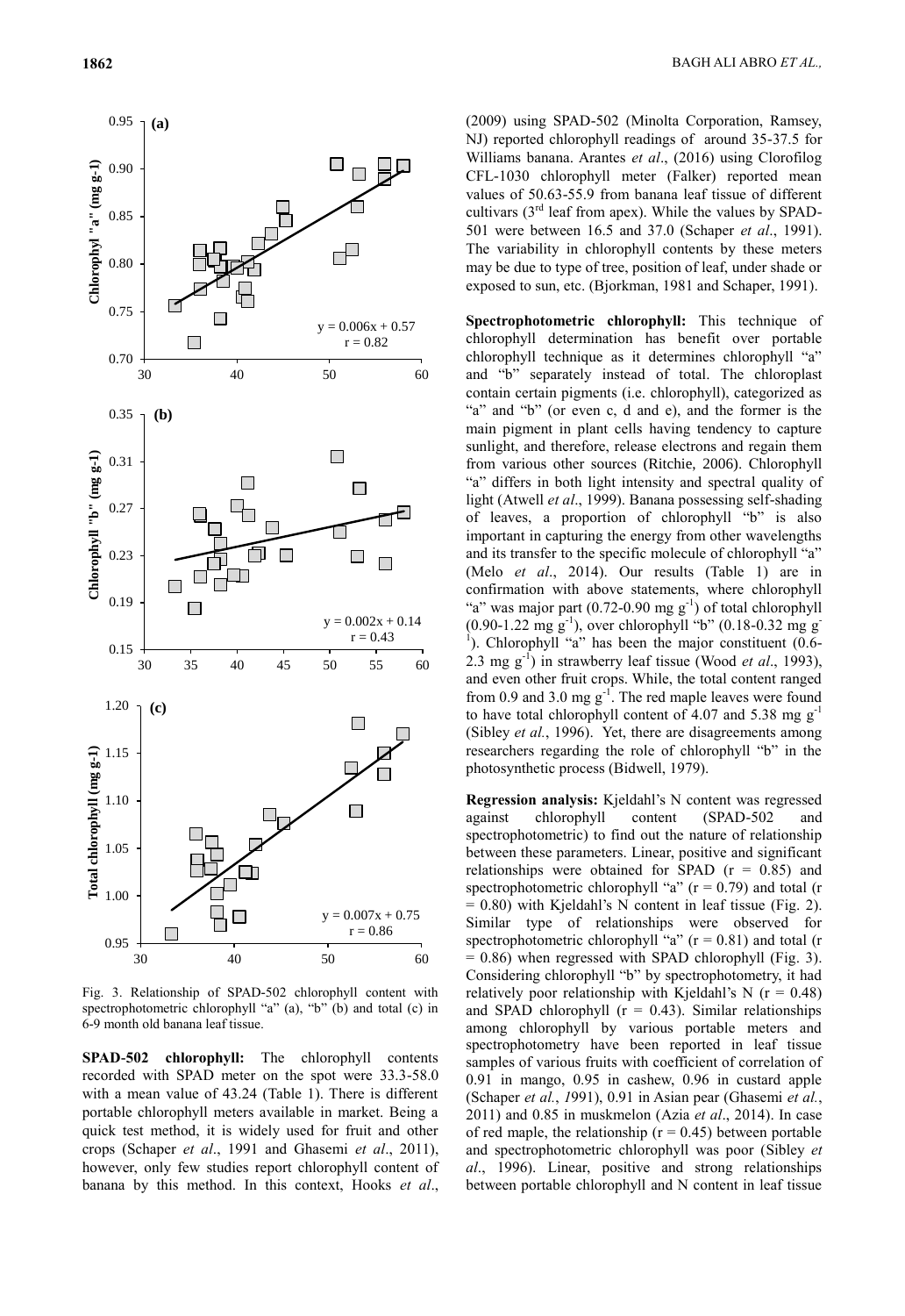of Benjamin fig ( $r = 0.99$ ) and Asian pear ( $r = 0.76$ ) are also on the record (Loh *et al.*, 2002 and Ghasemi *et al.*, 2011). Yet, the relationships developed with regard to banana leaf tissue are a new addition with exception to few studies. Melo *et al.*, (2014) reported a strong relationship ( $R^2 = 0.88$ ) between chlorophyll content by spectrophotometry and N content of banana leaf tissue.

### **Conclusion**

Based on strong relationship of Kjeldahl's N to SPAD-502 and spectrophotometric chlorophyll, this study recommends that both the techniques of chlorophyll determination are closely associated with each other and support indirect estimation of N in six to nine month old banana Basrai leaf tissue. For each 1% increase in N, the associated chlorophyll increase is 8.06 by SPAD and 0.065 by spectrophotometry. Under spectrophotometric determination, chlorophyll "a" is the major portion of total chlorophyll associated with both Kjeldahl's N and SPAD values. Owing to separate determination of "a" and "b", spectrophotometric chlorophyll has an edge over the SPAD one.

#### **References**

- Adhikari, C., K.F. Bronson, G.M. Panuallah, A.P. Regmi, P.K. Saha, A. Dobermann, D.C. Olk, P.R. Hobbs and E. Pasuquin. 1999. On-farm soil nitrogen supply and nitrogen nutrition in the rice-wheat system of Nepal and Bangladesh. *Field Crop Res.,* 64: 273-286.
- Arantes, A.D.M., S.L. Donato, D.L.D. Siqueira, E.M. Amorim and V.A. Rodrigues Filho. 2016. Chlorophyll index for real-time prediction of nutritional status of Prata banana. R. Bras. *Eng. Agric. Ambiental.,* 20(2): 99-106.
- Arnon, D.I. 1949. Copper enzymes in isolated chloroplast. Polyphenol oxidase in Beta vulgaris. *J. Plant. Physiol.,* 24(1-15).
- Atwell, B.J., P.E. Kriedemann and C. Eds. Turnbull. 1999. Plants in Action: Adaptation in Nature, Performance in Cultivation. Macmillan.
- Azia, F. and K.A Stewart. 2014. Relationship between extractable chlorophyll and SPAD values in muskmelon leaves. *J. Pant. Nutr*., 24(6): 961-966.
- Bidwell, R.G.S. 1979. Plant chlorophyll. In: Plant physiology. 2<sup>nd</sup> ed. New York: Macmillan.
- Bjorkman, O. 1981. Responses to different quantum flux densities. In: *Physiological Plant Ecology I. Responses to the Physical Environment*. Encyclopedia of Plant Physiology, Vol. 12A. Eds. O.L. Lange, P.S. Nobel, C.B. Osmund and H. Ziegler. Springer-Verlag, Berlin, pp 57-107.
- Bojovic, B. and A. Markovic. 2009. Correlation between nitrogen and chlorophyll content in wheat (*Triticum aestivum* L.). Kragujevac. *J. Sci.,* 31: 69-74.
- Bremner, J.M. and C.S. Mulvaney. 1982. Nitrogen total. In: *Methods and Soil Analysis*: part 2. Chemical and microbiological properties. ASA Page, A.L. *et al*., Eds. Monograph., Number 9: 595-624.
- Daughtry, C.S.T., C.I. Walthall, M.S. Kim, E. Brown De Colstoun and J.E. Mcmurtney. 2000. Estimating corn leaf chlorophyll concentration from leaf and canopy reflectance. *Rem. Sens. Environ.,* 74: 229-239.
- Filella, I., I. Serrano, J. Serra and J. Penuelas. 1995. Evaluating wheat nitrogen status with canopy reflectance indices and discriminant analysis. *Crop. Sci.,* 35: 1400-1405.
- Ghasemi, M., K. Arzani, A. Yadollahi, S. Ghasemi and S. Sarikhani. 2011. Estimate of leaf chlorophyll and nitrogen content in Asian pear (*Pyrus serotina* Rehd.) by CCM-200. Not. *Sci., Biol.,* 3(1): 91-94.
- Anonymous. 2015. Economic Survey of Pakistan 2014-2015. Government of Pakistan, Finance Division, Economic Advisor Wing, Islamabad, Pakistan.
- Guimaraes, T.G., P.C.R. Fontes, P.R.G. Pereira, V.H. Alvarez and P.H. Monnerat. 1999. Teores de clorofila determinados por medidor portatil e sua correlacao com formas de nitrogenio em folhas de tomateiro cultivados em dois tipos de solo. *Bragantia.,* 58(1): 209-216.
- Haim, P.G., B.C. Zoffoli, E. Zonta and A.P. Araujo. 2012. Diagnose nutritional de nitrogenio em folhas de feijeiro pela analise digital de imagens. Pesq. *Agropec. Bras.,* 47: 1546-1549.
- Hooks, C.R.R., R. Manandhar, E.P. Perez, K.H. Wang and R.P.P. Almeida. 2009. Comparative susceptibility of two banana cultivars to banana bunchy top virus under laboratory and field environments. *J. Econ. Ento.,* 102(3): 897-904.
- Jones, Jr. J.B., B. Wolf and H.A. Mills.1991. Plant analysis handbook. Micro – Macro Publishing Inc., Athens, GA, USA.
- Loh, F.C.W., J.C. Grabosky and N.L. Bassuk. 2002. Using the SPAD-502 meter to assess chlorophyll and nitrogen content of Benjamin Fig and Cottonwood leaves. *Hort. Techn.,* 12: 682.
- Melo, A.S., C.D.S. Junior, P.D. Fernandes, M.E.B. Brito, L.F. Sobral, J.F. Suassuna, P.R.A. Viegas and R.L.D.S. Ferraz. 2014. Chlorophyll and macronutrients content in leaf tissue of Musa sp Prata-Ana under fertigation. *Afri. J. Agri. Res.,* 9(22): 1714-1720.
- Memon, N., K.S. Memon, R. Anwar, S. Ahmad and M. Nafees. 2010. Status and response to improved NPK fertilization practices in banana. *Pak. J. Bot.,* 42(4): 2369-2381.
- Moreira, A. and N.K. Fageria. 2009. Reparticao e remobilizacao de nutrients na bananeira. *Rev. Bras. Frut.,* 31(2): 574-581.
- Netto, T.A., E. Campostrini, J.G. de Oleveira and O.K. Yamanishi. 2002. Portable chlorophyll meter for all quantification of photosynthetic pigments, nitrogen and the possible use for assessment of the photochemical process in *Carica papaya*. *Braz. J. Plant Physiol.,* 14(3): 203-210.
- Perchlik, M. and M. Tegeder. 2018. Leaf amino acid supply affects photosynthetic and plant nitrogen use efficiency under nitrogen stress. *Plant Physiology*, 178: 174-188.
- Peterson, T.A., T.M. Blackmer, D.D. Francis and J.S. Scheppers. 1993. Using a chlorophyll meter to improve N management. A Webguide in Soil Resource Management: D-13 Fertility. Cooperative Extension, Institute of Agriculture and Natural Resources, University of Nebraska, Lincoln, NE, USA.
- Porra, R.J. 2002. The chequered history of the development and use of simultaneous equations for the accurate determination of chlorophylls a and b. *Photosyn. Res.,* 73: 149-156.
- Prioul, J.L., J. Brangeon and A. Reyss. 1980. Interaction between external and internal conditions in the development of photosynthetic features in a grass leaf II. Reversibility of light-induced responses as a function of developmental stages. *Plant Physiol*., 66(4): 770-774.
- Rajput, A., M. Memon, K.S. Memon, S. Tunio, T.A. Sial and M.A. Khan. 2017. Nutrient composition of banana fruit as affected by farm manure, composted pressmud and mineral fertilizers. *Pak. J. Bot*., 49(1): 101-108.
- Rashid, A. 1996. Soils: Basic Concepts and Principles. National Book Foundation, Islamabad, Pakistan.
- Ritchie, R.J. 2006. Consistent sets of spectrophotometric chlorophyll equations for acetone, methanol and ethanol solvents. *Photosyn. Res.,* 89: 27-41.